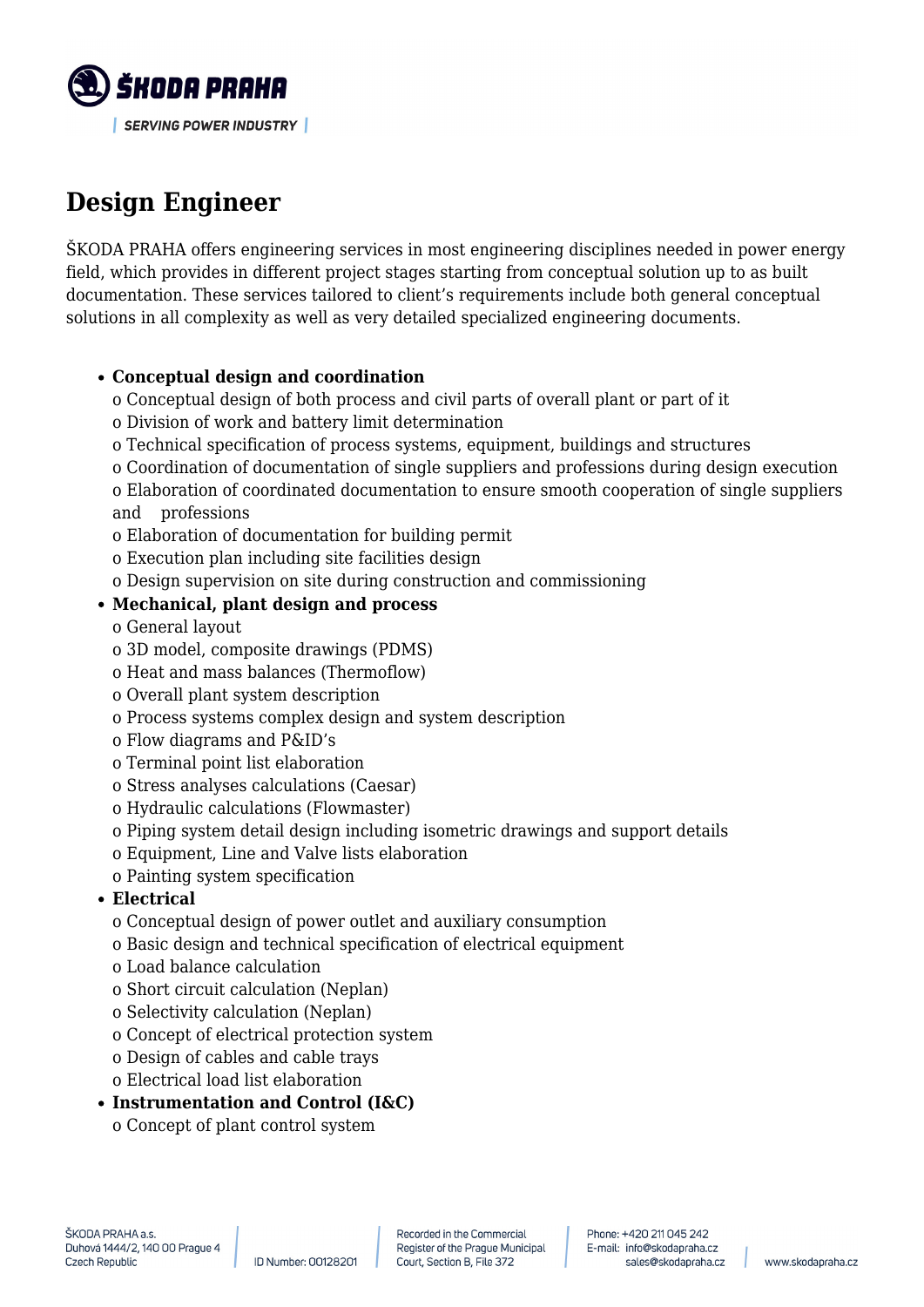

- o Basic design and technical specification of I&C equipment
- o Open and closed loop logic description
- o MMI design (screens of control system)
- o Design of cables and cable trays
- o Instrument list, I/O list, Instrument index elaboration

#### **Civil**

- o Complex design of building and structures including building services
- o Static and dynamic calculation of structures
- o Bill of quantities
- o Road structure design
- o Water structure design
- o Architectural studies and design including color appearance solution
- o Interior design
- o Fire protection design
- o Urban planning
- o 3D visualization and animation of building and structures (3Ds Max)

#### **Piping system testing and cleaning procedures**

- o Pressure test design
- o Chemical cleaning design
- o Steam blow design

#### **Commissioning and training**

- o Commissioning program
- o Reliability test program
- o Performance test design and evaluation
- o Comprehensive operating manual
- o Personnel training